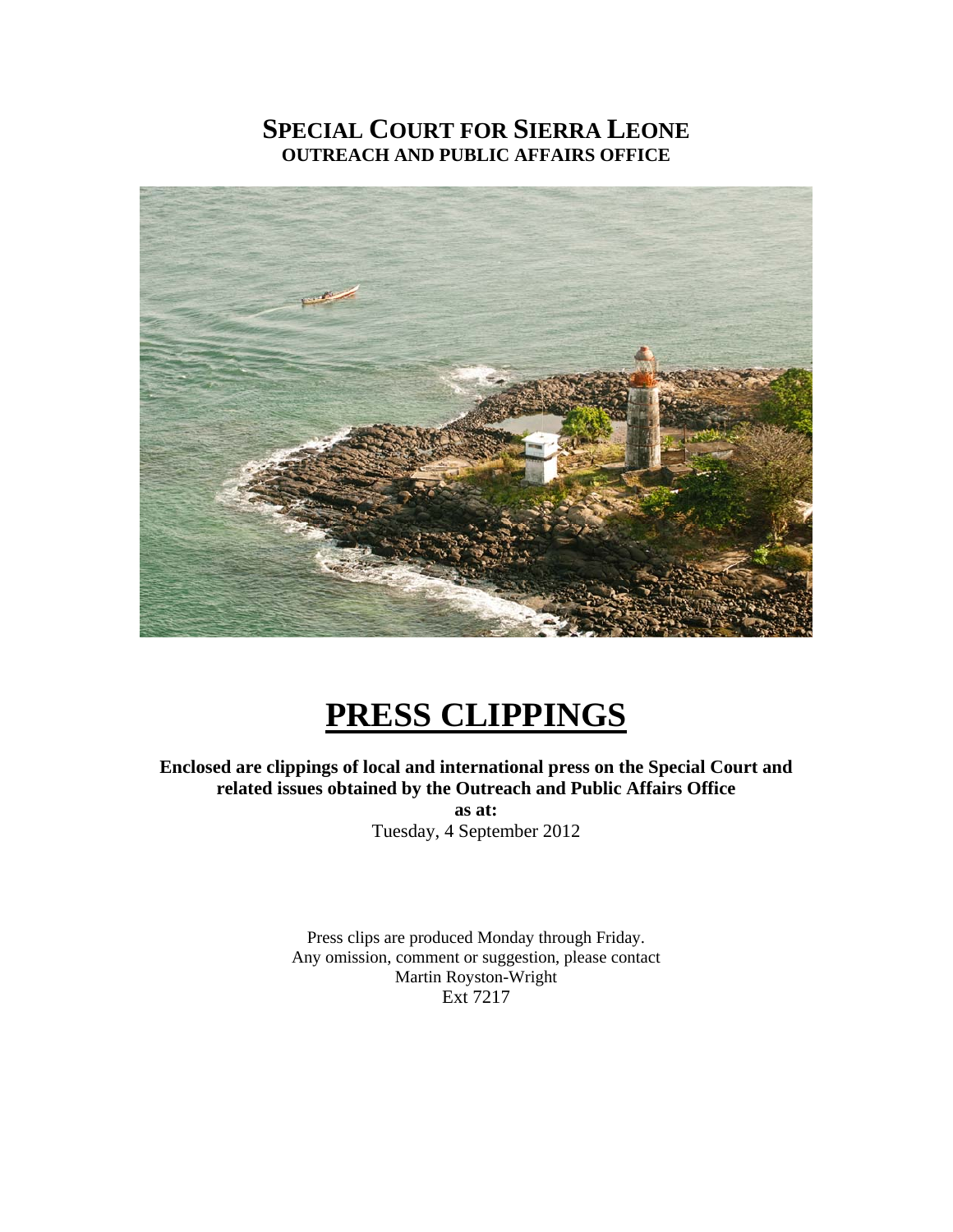| <b>Local News</b>                                                                                                             |                     |
|-------------------------------------------------------------------------------------------------------------------------------|---------------------|
| "End Death Penalty"/ The Exclusive"                                                                                           | Page 3              |
| <b>International News</b>                                                                                                     |                     |
| Liberia Sanctions Updated / Isleofmann.com<br>Robert H. Jackson Center Announces Appointment of New President/ Observer Today | Page 4<br>Pages 5-6 |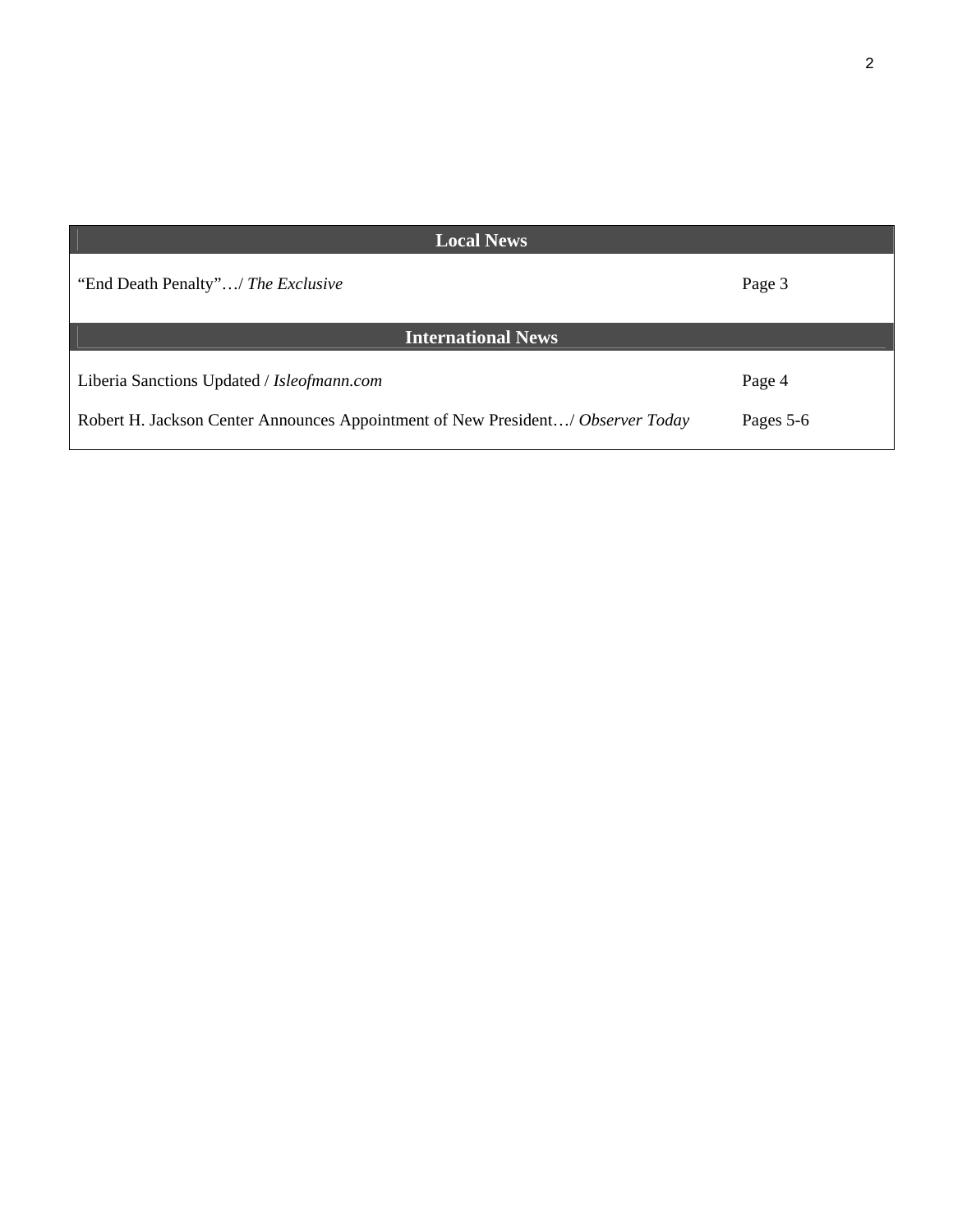## "End Death Penalty" -Amnesty Urges only one psychiatrist in the entire country, The Gambia has a long way to go in

The Acting Director of Amnesty International in Sierra Leone, Mr. Solomon Sogbandi, says the group is working to make sure the Government of Sierra Leone abolishes the death penalty in the country. "So far, the government has put a moratorium on executions and that is a step in the right direction," Mr. Sogbandi says. "To us, the death penalty is unconstitutional and a violation to the right to life, as it says in the Universal Declaration of Human Rights."

However, recent news reports that executions were held in neighboring Gambia last week have raised his concerns about what that may mean for Sierra Leone. The Gambia outlawed capital punishment decades ago, but President Yahya Jammeh re-instated the death penalty in 1995.

"Today it is happening in The Gambia, tomorrow it could be Sierra Leone." Sogbandi said. "You can't tell because it was initially abolished, but reintroduced with Jammeh coming to power so we can't tell. Now we have government saying it does support the issue, or is in favour, but if we have another that may not support it, it then becomes difficult for Sierra Leoneans." Amnesty is not the only organization concerned. City of Rest is a Freetown-based mental health organization that focuses specifically on care for youth and adults.

The Project Coordinator, Mr. Joshua Duncan; estimates at least half of the prisoners in the country may be suffering from mental illness. He says providing better mental health services would be more effective at reducing crime than having capital punishment. Mr. Duncan also recommends more education for those working in the mental health field.

"And also include in training courses of nurses certain aspects well enough to cater to those suffering from mental illness, so we'll be able to attend to them," said Mr. Duncan. He acknowledges with that regard. But the public can also play a role. Mr. Duncan says there is still a stigmatization towards mental health and that also needs to change.

"You might be a victim one day, so let's not neglect those who have been challenged with mental health," he added. "Let's put our resources together so as to be able to help them and help our count try." The government says it is doing its part. The Attorney General and Minister of Justice, Mr. Franklyn Kargbo, says that after the country's elections on November 17, the government will abolish the death penalty.

"First of all you will notice no executions have taken place since Dr. Ernest Bai Koroma took up reins of government." Kargbo noted. "Secondly, in 2009, 2010 he [commuted] all death sentences to life imprisonment. It is now government policy that the death sentence now operates as life imprisonment... [We are taking these measures] until such time as we can amend the constitution and laws so [the] death penalty can be taken off our books." But Amnesty's Mr. Sogbandi worries that if the All People's Congress (APC) Party is not voted back in, that could change.

And so during the first week of September he is going around to all the political party leaders asking them to sign an agreement with Amnesty stating that they will abolish the death penalty if elected.

"They are going to sign what we call ballot paper, a paper that will tell us they are committed to key human rights issues," Mr. Sogbandi said. "After the elections, we are going back to say you were committed to A, B, C, and D, so the death penalty is one of those issues we want people to be committed to." Mr. Sogbandi notes several African countries have recently taken measures to abolish the death penalty, including Benin and Togo. He hopes Sierra Leone is another country that follows through.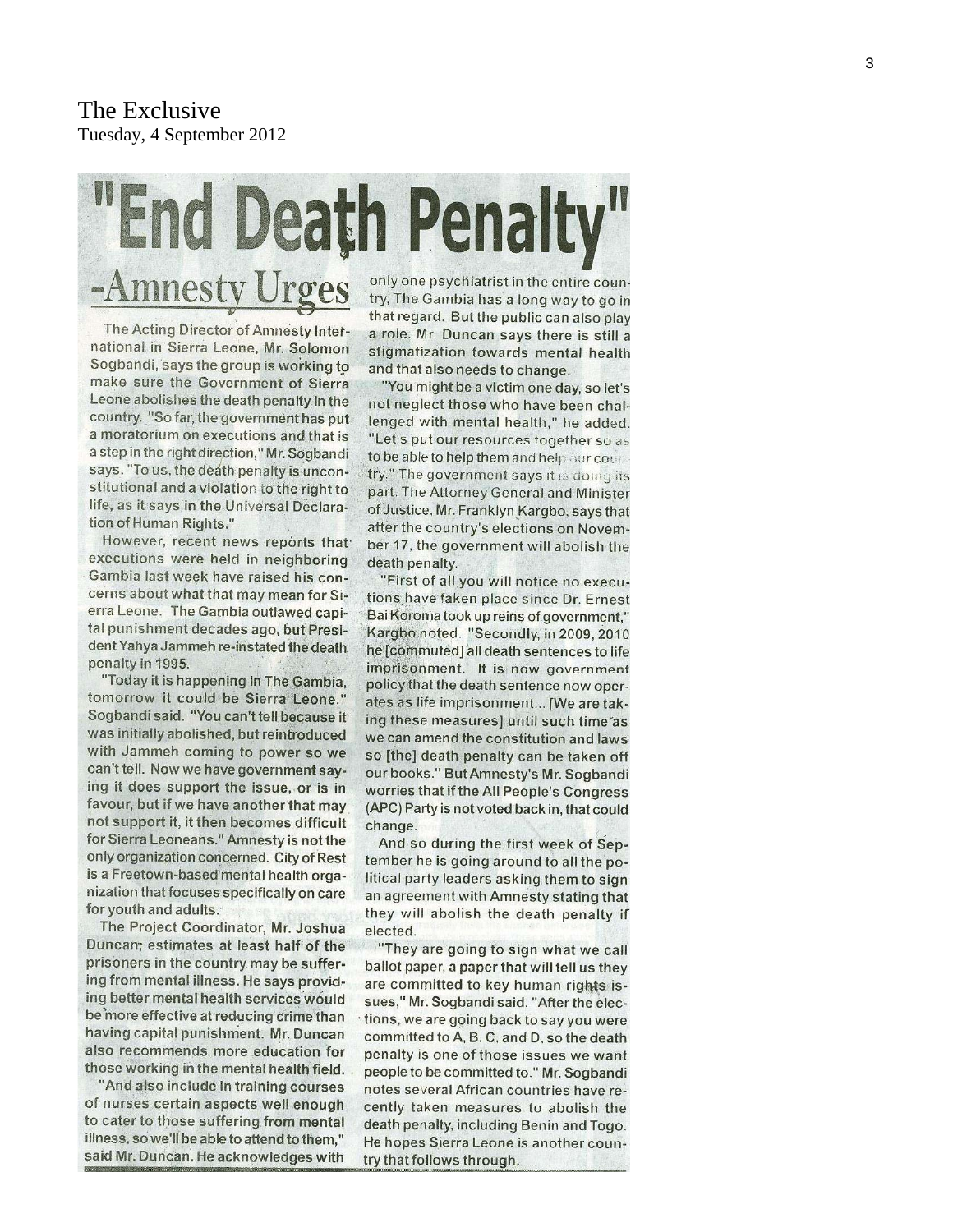#### Isleofmann.com Monday, 3 September 2012

#### **Liberia sanctions updated**



By: *Manx Radio*

The Treasury has released details of changes to the Island's sanctions regime against people connected to former Liberian president Charles Taylor.

Taylor, who resigned as president in 2003, was jailed for 50 years in April for war crimes and crimes against

humanity.

Twelve individuals have been removed from a UN watchlist – and the Treasury says their funds and resources can now be unfrozen.

They include Taylors wife and ex-wife.

You can find out more details on the government's website, gov.im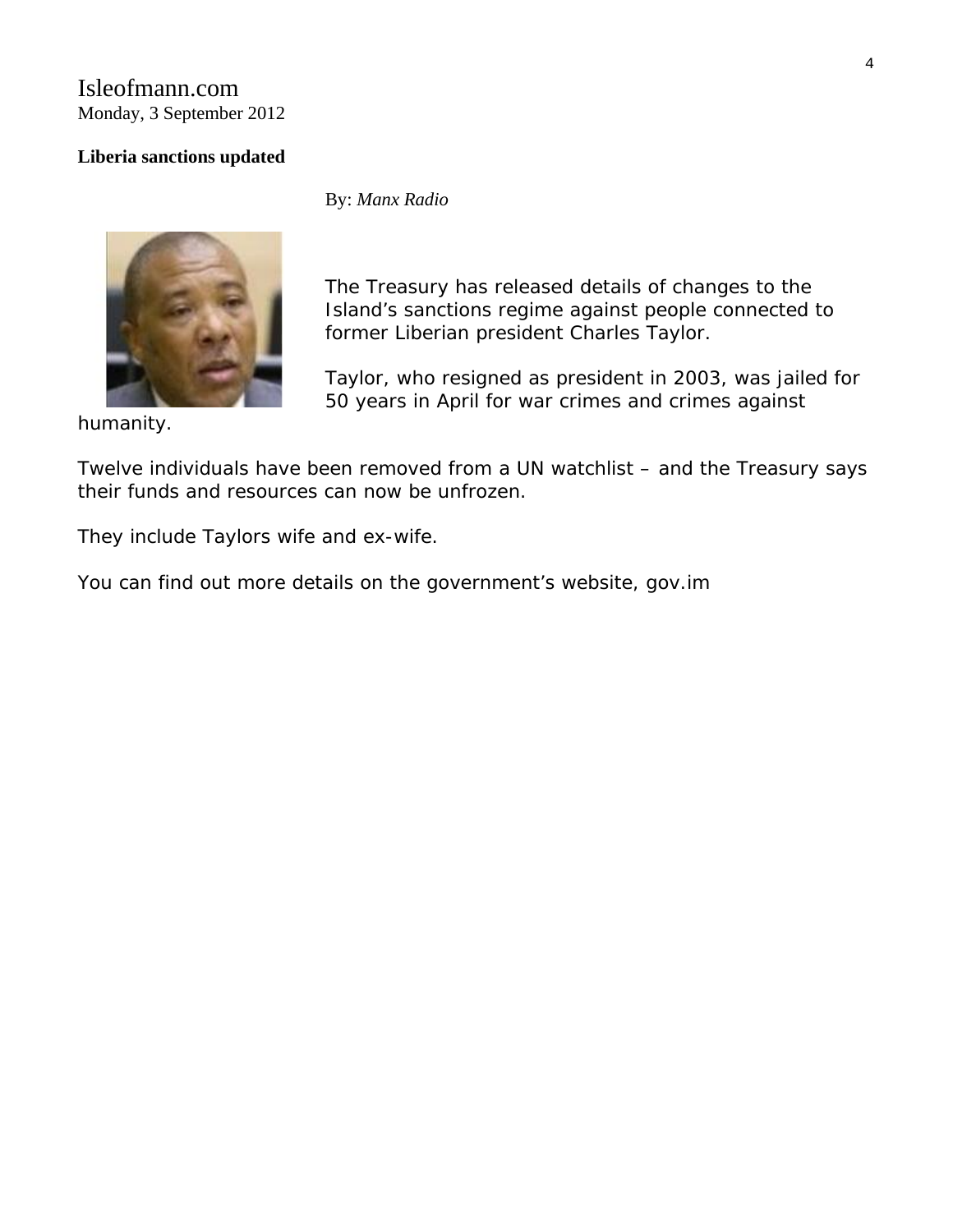## The Observer Today (New York)

Sunday, 2 September 2012

#### **Robert H. Jackson Center announces appointment of new president and CEO**

JAMESTOWN - The Robert H. Jackson Center has announced the appointment of its new President and Chief Executive Officer, James C. Johnson.

"Since co-founding the Robert H. Jackson Center in 2001, it's been a privilege for me to watch the center evolve from its humble beginnings to its current status as a global educational resource," said founder and board member Greg Peterson. "It was important to us that the next leader of the Jackson Center shares the values and vision that helped us get to where we are today. James C. Johnson is that leader, with the experience and mindset necessary to build on our successes of the past 11 years."

Johnson, who has relocated to the area with his wife, Pam, most recently served as the Chief of Prosecutions for the Special Court of Sierra Leone. A distinguished attorney and retired U.S. military officer, he previously served as a professor at the U.S. Army Judge Advocate General's School, as legal adviser to the George C. Marshall European Center for Security Studies and in various operational assignments in the U.S. Army. He is a graduate of the University of Nebraska.

#### $\mathcal{P}$

*James C. Johnson* 

"It's critical that we make smart strategic decisions to ensure the Jackson Center's growth and future success," said Board Chairman David M. Crane. "This is a giant step forward in our plans to institutionalize the Jackson Center. Jim Johnson is an experienced leader at all levels, with specific expertise in strategic vision, stakeholder communications, and planning."